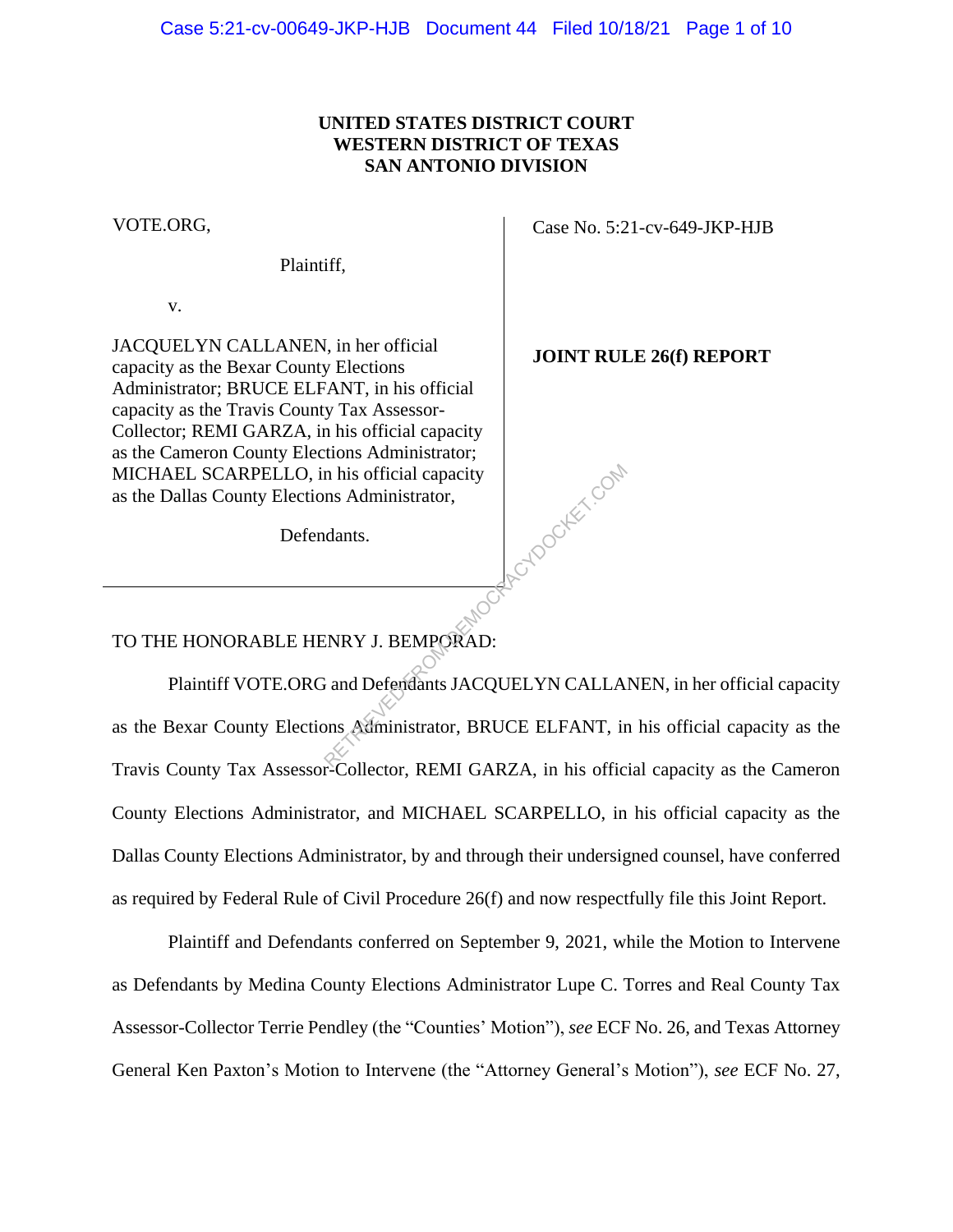#### Case 5:21-cv-00649-JKP-HJB Document 44 Filed 10/18/21 Page 2 of 10

were pending. Plaintiff opposed the Counties' Motion, *see* ECF No. 38. Because no parties objected to the Attorney General's Motion, the Attorney General was included in the conference for scheduling purposes. Because the Counties' Motion was opposed, they were not included in the conference. Should the Court grant the Counties' Motion, Plaintiff and Defendants will address the issues below with them.

### **1. What are the causes of action, defenses, and counterclaims in this case? What are the elements of the cause(s) of action, defenses, and counterclaims pled?**

**Plaintiff:** Plaintiff challenges Section 14 of House Bill 3107 ("HB 3107) under the Civil Rights Act of 1964 and the First and Fourteenth Amendments to the U.S. Constitution.

Section 14 of HB 3107 requires voters to sign their registration applications with original, wet signatures (the "Wet Signature Rule"). Because the manner by which a voter affixes their signature to a voter registration application is immaterial to determining whether an elector is qualified to vote in Texas, the Wet Signature Rule violates the Civil Rights Act. In addition, because the Wet Signature Rule serves no legitimate, let alone compelling, governmental interest, the burdens they impose on voters—including individuals who Plaintiff assists with their voter registration—violate the First and Fourteenth Amendments to the U.S. Constitution. Frequires votels to sign then registrate<br>
ignature Rule"). Because the manner by<br>
this application is immaterial to determ<br>
the Wet Signature Rule violates the Ci<br>
cule serves no legitimate, let alone compe<br>
voters—includi

#### Statement of the Issues:

- 1. Whether the Wet Signature Rule violates the Civil Rights Act.
- 2. Whether the Wet Signature Rule unduly burdens the right to vote in violation of the First and Fourteenth Amendments.

**Defendant Callanen:** Defendant Callanen has been sued in her official capacity only and does not assert any counterclaims. Defendant Callanen denies that her actions have violated any state or federal laws, and does not believe that Plaintiff is entitled to any recovery of costs or attorneys' fees from her or from Bexar County. Defendant Callanen reserves the right to raise any additional defenses that may become apparent throughout the factual development of this case.

**Defendant Elfant:** Defendant Elfant has been sued in his official capacity only and does not assert any counterclaims. Defendant Elfant denies that his actions have violated any state or federal laws, and does not believe that Plaintiff is entitled to any recovery of costs or attorneys' fees from him or from Travis County. Defendant Elfant reserves the right to raise any additional defenses that may become apparent throughout the factual development of this case.

**Defendant Garza:** Defendant Garza has been sued in his official capacity only. Defendant Garza has filed and is awaiting a ruling on his Rule 12(b)(1) Motion to Dismiss. Subject to the motion, Defendant Garza denies that his actions have violated any state or federal laws and denies that Plaintiff is entitled to any recovery of costs or attorney fees. If his Motion to Dismiss is denied,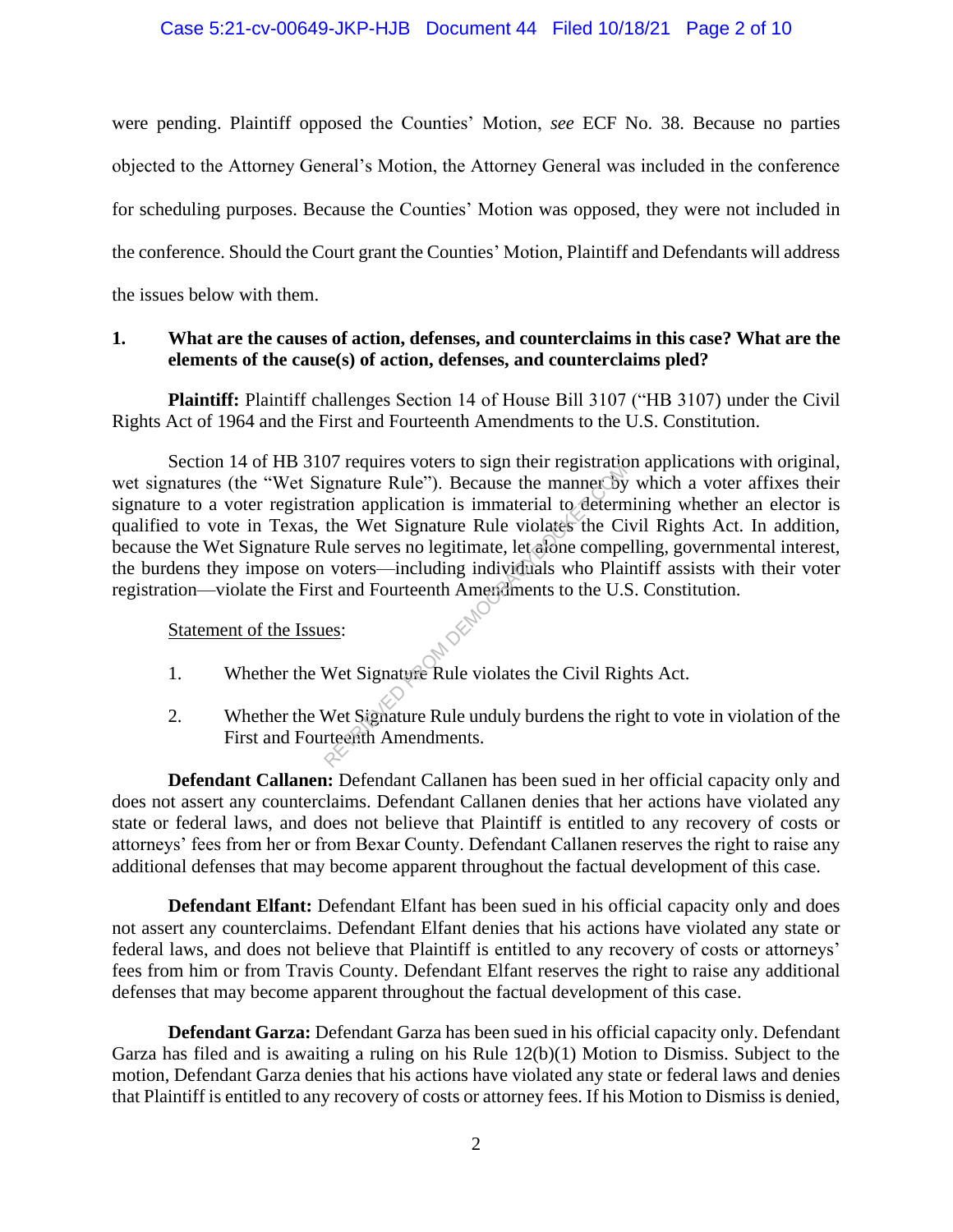Garza reserves the right to raise any appropriate legal defenses and counterclaims that may be supported by the facts developed in this case.

**Defendant Scarpello:** Plaintiff avers that HB3107 violates the First and Fourteenth, Amendments to the U.S. Constitution and Section 1971 of the Civil Rights Act of 1964, including by imposing an undue burden on voters. Defendant Scarpello denies that he has violated any state or federal laws or any rights secured by the Constitution. Defendant Scarpello contends that he is not empowered or authorized to change Texas law as passed by the Texas Legislature and signed by the Governor. Defendant Scarpello also is not afforded discretion in the enforcement or implementation of HB3107. Defendant Scarpello contends that he should be entitled to  $11<sup>th</sup>$ amendment immunity to the extent that he is enforcing/applying state law as to HB3107. Defendant Scarpello further contends that the dispute over HB3107 should be between Plaintiff and the State/Attorney General and the case against Defendant Scarpello and the other counties be limited at this phase until a resolution of the constitutionality of HB3107. Defendant Scarpello asserts that sovereign immunity and/or equity and justice bar Plaintiff's recovery of attorneys' fees from Defendant. Defendant Scarpello reserves the right to raise any additional defenses that may become apparent throughout the factual development of this case.

### **2. Are there any outstanding jurisdictional issues?**

Defendant Remi Garza has challenged the Court's subject matter jurisdiction to adjudicate the claims at-issue in this lawsuit. Defendant's Motion to Dismiss filed September 7, 2021, is pending before the Court. Plaintiff's response was filed September 21, 2021.

There are no outstanding disputes between the Plaintiff and the remaining Defendants over the Court's subject matter jurisdiction to adjudicate the claims at-issue in this lawsuit, or relating to the Court's personal jurisdiction over the current parties. Defendants assert sovereign immunity and/or qualified immunity in response to Plaintiff's request for recovery of attorneys' fees, which may implicate this Court's subject-matter jurisdiction to grant such relief. anding jurisdictional issues?<br>
za has challenged the Court's subject mat<br>
awsuit. Defendant's Motion to Dismiss<br>
aintiff's response was filed September 2.<br>
ling disputes between the Plaintiff and the<br>
urisdiction to adjudi

# **3. Are there any unserved parties? If more than 90 days have passed since the filing of the Complaint or petition, should these unserved parties be dismissed?**

There are no unserved parties. There are two pending motions to intervene: the Counties' Motion, *see* ECF No. 26, and the Attorney General's Motion, *see* ECF No. 27.

### **4. Are there any agreements or stipulations that can be made about any facts in this case or any element in the cause(s) of action?**

As of this date, the parties have not agreed to any stipulations.

However, this case implicates the right to vote and all parties have agreed that trial in this matter should be expedited to the greatest extent possible to permit a resolution of the issues concerning the constitutionality of HB 3107 well in advance of the upcoming voter registration deadlines and 2022 elections. Accordingly, the parties ask that a trial date be set in early Spring pla2022.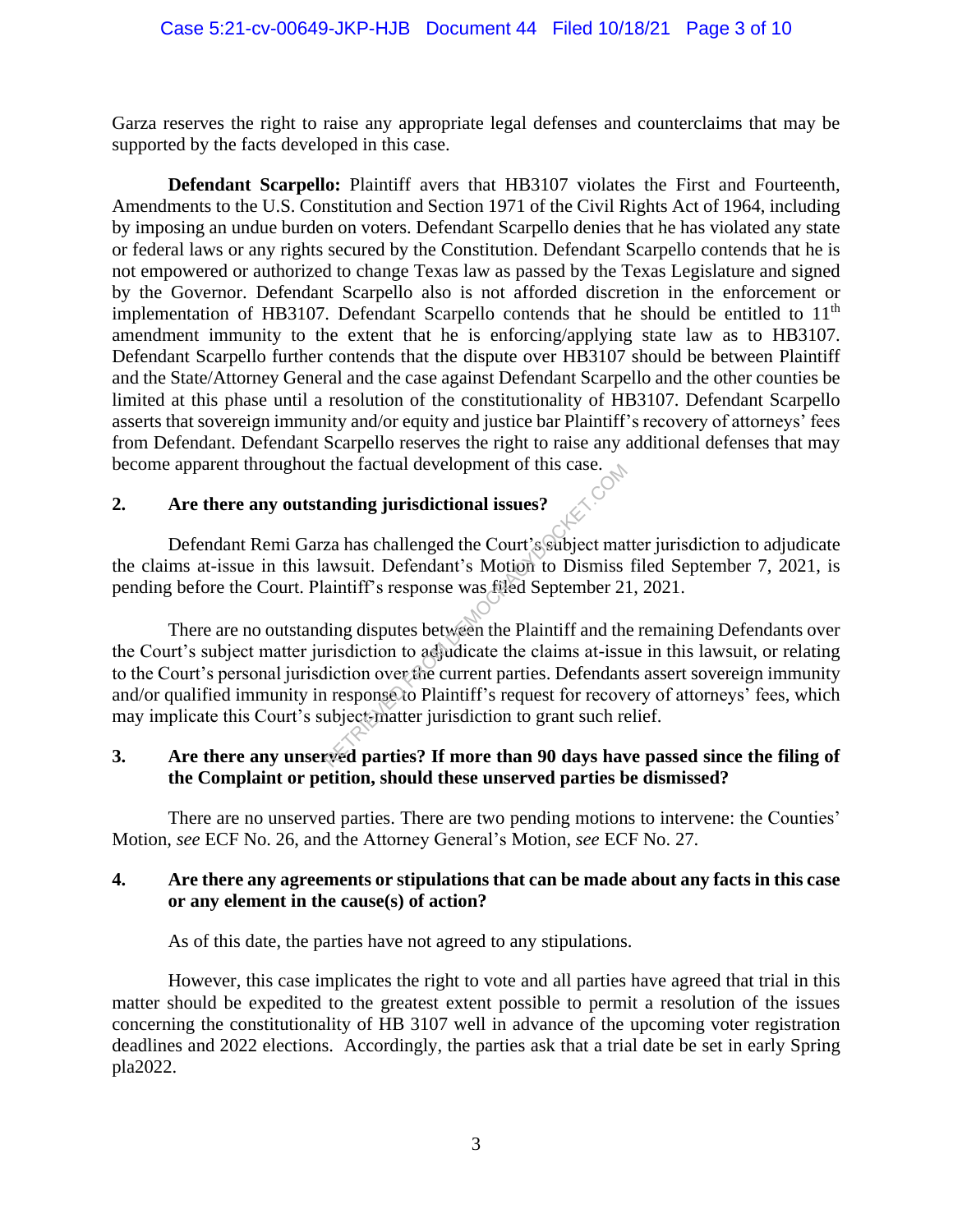### **5. Are there any legal issues in this case that can be narrowed by agreement or by motion?**

As of this date, the parties have not agreed that any legal issues in this case can be narrowed by agreement or by motion.

However, the parties agree that this case is not appropriate for alternative dispute resolution and ask that Rule CV-88 of the Local Rules of the Western District of Texas be waived. The parties agree that they shall not be required to object nor to file a report on the case's suitability for alternative dispute resolution.

### **6. Are there any issues about preservation of discoverable information?**

As of this date, there are no known issues regarding the preservation of discoverable information.

# **7. Are there any issues about disclosure or discovery of electronically stored information? In what forms should electronically-stored information be produced and will production include metadata?**

Subject to Defendants' compliance with applicable state and federal laws, the parties have agreed to produce documents in electronic form. The parties agree to—at minimum—produce Documents in their native format with all metadata intact.

The parties agree that, to the extent it is reasonable and not unduly burdensome, all productions shall be unitized, meaning that any documents produced in Portable Document Format ("PDF") shall be produced as individual, Bates numbered documents and not as a single, combined PDF. The parties further agree that documents produced in single-page Tagged Image File Format ("TIFF"), together with any related field-delimited load files (e.g., Concordance DAT, CSV, OPT, LOG), are similarly acceptable. Should Defendants believe such a production is unduly burdensome, Defendants will confer with Plaintiff in advance of the production. nat forms should electronically-stored<br>include metadata?<br>Solution in the particular state and the signal state and the signal state and the extent is in electronic form. The parties agree<br>armat with all metadata in tacket.

Notwithstanding the foregoing, the parties may negotiate a separate production format (including native format) for any documents that are not reasonably producible or readable as standard image files, such as audio files or large spreadsheets.

Defendant Scarpello objects to producing discoverable information in an electronic and searchable format unless that is the native form and it is not unduly burdensome to produce same. Defendant Garza, who has a pending Motion to Dismiss and will produce discovery if his motion is denied, objects to producing discoverable information in an electronic and searchable format unless that is the native form and it is not unduly burdensome to produce the same. Plaintiff objects to Defendant Garza's refusal to produce discoverable information until the Court issues a ruling on his Motion to Dismiss—the status of Defendant Garza's Motion to Dismiss does not absolve him of his discovery obligations.

The parties agree to confer and negotiate in good faith to seek agreement on amendments or revisions to the above protocols for producing electronically stored documents when necessary to avoid undue burden or cost.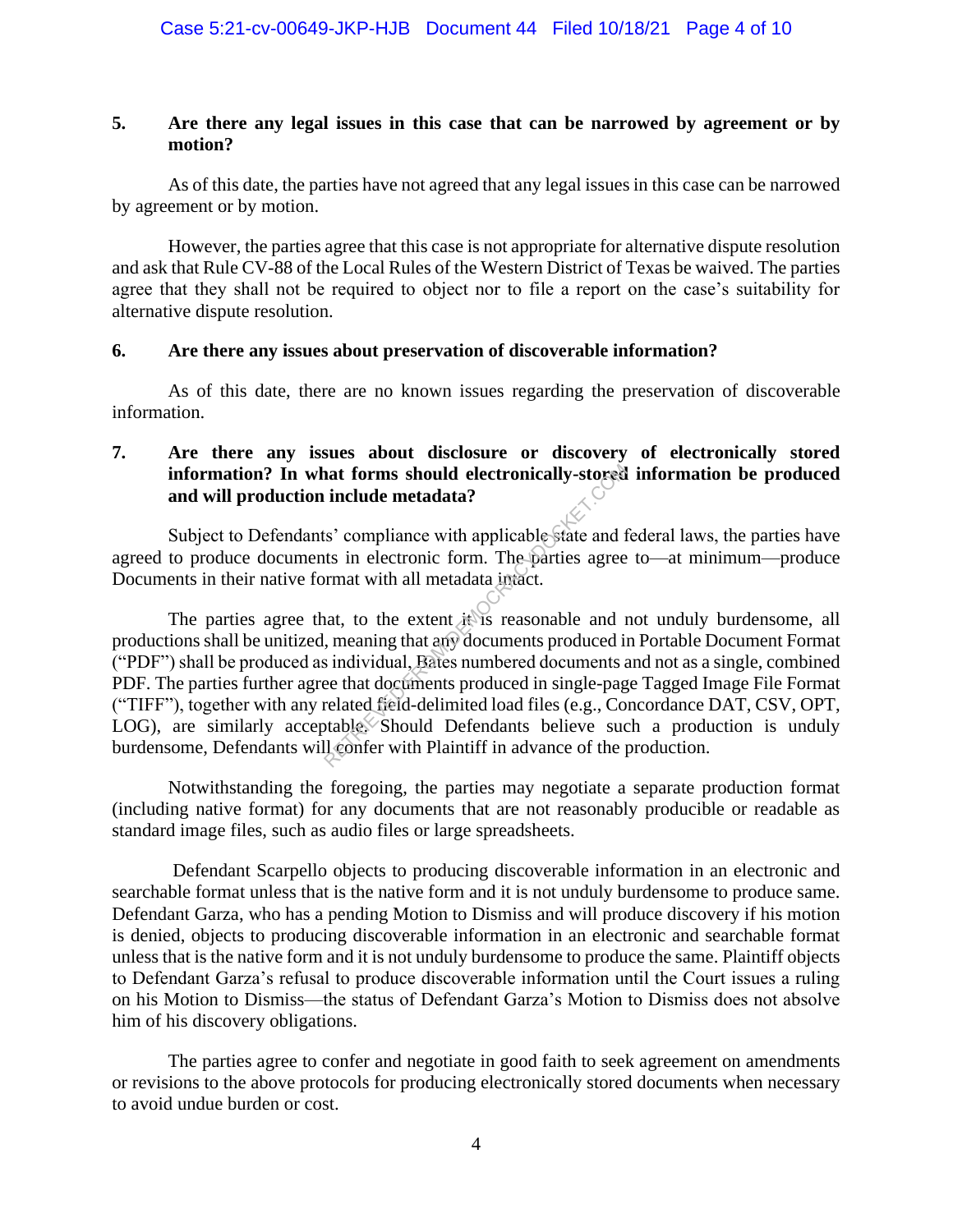### **8. What are the subjects on which discovery may be needed?**

**Plaintiff:** Plaintiff plans to seek discovery regarding voter registration, the use of voter signatures on voter registration applications, and enforcement of the Wet Signature Rule.

**Defendant Callanen:** Defendant Callanen has not been able to determine all subjects on which discovery may be needed at this time, but reasonably anticipates that the parties will retain expert witnesses to review voter information data obtained from various sources, primarily from the Secretary of State's office.

**Defendant Elfant:** Defendant Elfant has not been able to determine all subjects on which discovery may be needed at this time, but reasonably anticipates that the parties will retain expert witnesses to review voter registration and/or voter information data obtained from various sources, including from the Secretary of State's office.

**Defendant Garza:** Defendant Garza is pending a ruling on his Motion to Dismiss. If his motion his motion is denied, Garza reserves the right to discover all evidence in support of Plaintiff's claims including voter registration and/or voter information data obtained by Plaintiff and the basis for any expert opinions and conclusions.

**Defendant Scarpello:** *See* Paragraph 10. Defendant Scarpello is unable to determine the full scope of any needed discovery at this time. However, Defendant Scarpello anticipates that the parties will retain expert witnesses to review voter information data, including from non-parties such as the Texas Secretary of State, to rebut Plaintiff's claims that Defendants violated any state or federal laws or the Constitution. If necessary, Defendant Scarpello anticipates conducting discovery on Plaintiff's attorney fees claims. voter registration and/or voter information<br>opinions and conclusions.<br>
So: *See* Paragraph 10. Defendant Scarpell<br>
covery at this time. However, Defendant it<br>
thesses to review voter information data<br>
of State, to rebut Pl

# **9. Have initial disclosures been made? If not, should any changes be made in the timing, form, or requirement for initial disclosures?**

All parties, except for Defendant Garza, have made their initial disclosures. Defendant Garza will make initial disclosure within ten days of any ruling denying his Motion to Dismiss. Plaintiff objects to Defendant Garza's unilateral extension of the deadline for production of his initial disclosures.

# **10. What, if any, discovery has been completed? What discovery remains to be done and when should it be completed? Have the parties considered conducting discovery in phases or agreeing to limit discovery?**

Plaintiff has sought limited discovery from each Defendant in the form of Requests for Production of Documents regarding enforcement of Section 17 of HB 3107, voter registration, and the use of electronic signatures on voter registration applications. In total, Plaintiff has served one set of Interrogatories, containing 8 questions, and one set of Requests for Production, containing 5 requests. As Plaintiff seeks limited discovery, at this time, other than Defendant Scarpello, no party has proposed phased discovery, nor has any party proposed substantive limitations on discovery. Defendant Scarpello objects to Plaintiff's characterization of discovery as limited.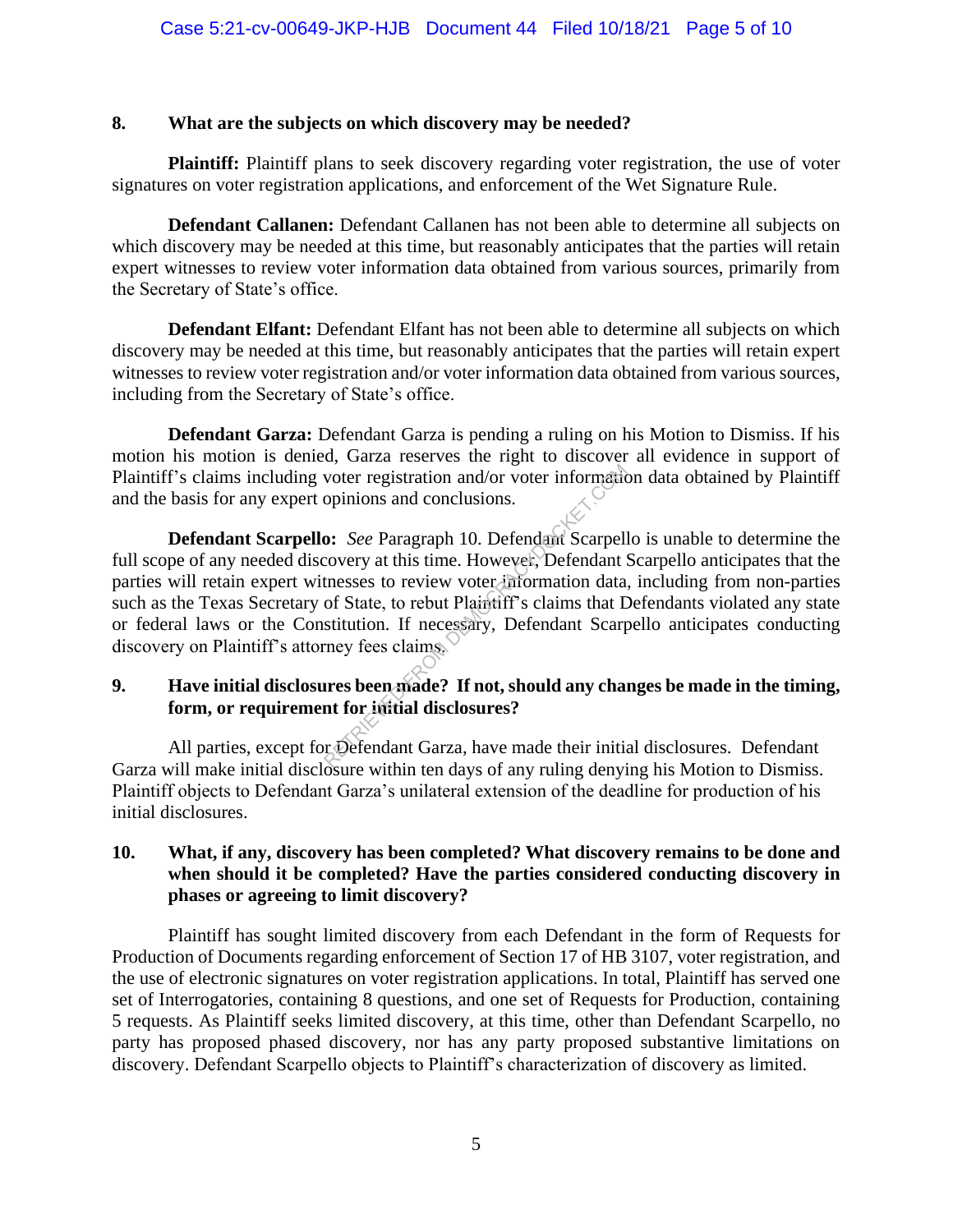Defendant Scarpello requests that the Court limit the scope of discovery to information related to the implementation and enactment of HB3107 by Dallas County. Plaintiff has sought broad discovery seeking, *inter alia*, rejection of voter applications from September 2018 and the number of voter registrations from the TXDPS since 2016.

### **11. What, if any, discovery disputes exist?**

Plaintiff contends that, under 28 U.S.C. § 2403(b), the Attorney General's participation in this case is "*limited* to presenting evidence and arguments in support of the constitutionality of the statute." *Vietnamese Fishermen's Ass'n v. Knights of Ku Klux Klan*, 543 F. Supp. 198, 215 n.17 (S.D. Tex. 1982) (emphasis added). Accordingly, the Attorney General is precluded from seeking discovery from any party in this case that is unrelated to the constitutionality of HB 3107.

The Attorney General, whose Motion to Intervene is currently pending, participated in the Rule 26(f) conference, and disagrees with Plaintiff's characterization of the Attorney General's role and rights under 28 U.S.C. § 2403(b) and argues that the Attorney General has the same rights as any party.

Defendant Scarpello refers the Court to Paragraph 10.

Currently, there are no discovery disputes between Plaintiff and the other Defendants except for Defendant Garza who has filed a Motion to Dismiss based on Rule  $12(b)(1)$ jurisdictional grounds. Discussions regarding potential confidentiality issues are detailed below. refers the Court to Paragraph 10.<br>
no discovery disputes between Plaintif<br>
za who has filed a Motion to Dismis<br>
uscissions regarding potential confidentiality<br>
iscussed the desirability of filing a processed filing a propo

# **12. Have the parties discussed the desirability of filing a proposed order pursuant to Federal Rule of Evidence 502?**

The parties have considered filing a proposed order pursuant to Federal Rule of Evidence 502 and may address protections under Federal Rule of Evidence 502 in a proposed confidentiality and protective order.

# **13. Have the parties discussed early mediation?**

The parties agree that this case is not appropriate for early mediation or alternative dispute resolution and ask that Rule CV-88 of the Local Rules of the Western District of Texas be waived. The parties agree that they shall not be required to object nor to file a report on the case's suitability for alternative dispute resolution.

# **14. Have the parties considered seeking entry of a confidentiality and protective order and are there any other scheduling or discovery items requiring the court's attention?**

Plaintiff seeks certain information related to voter participation and demographics, including voter's addresses.

Defendants Elfant and Scarpello have concerns about producing voter addresses for individuals who are entitled, as a matter of law, to have such information redacted from their voter information profiles, including, but not limited to, judges and law enforcement officers.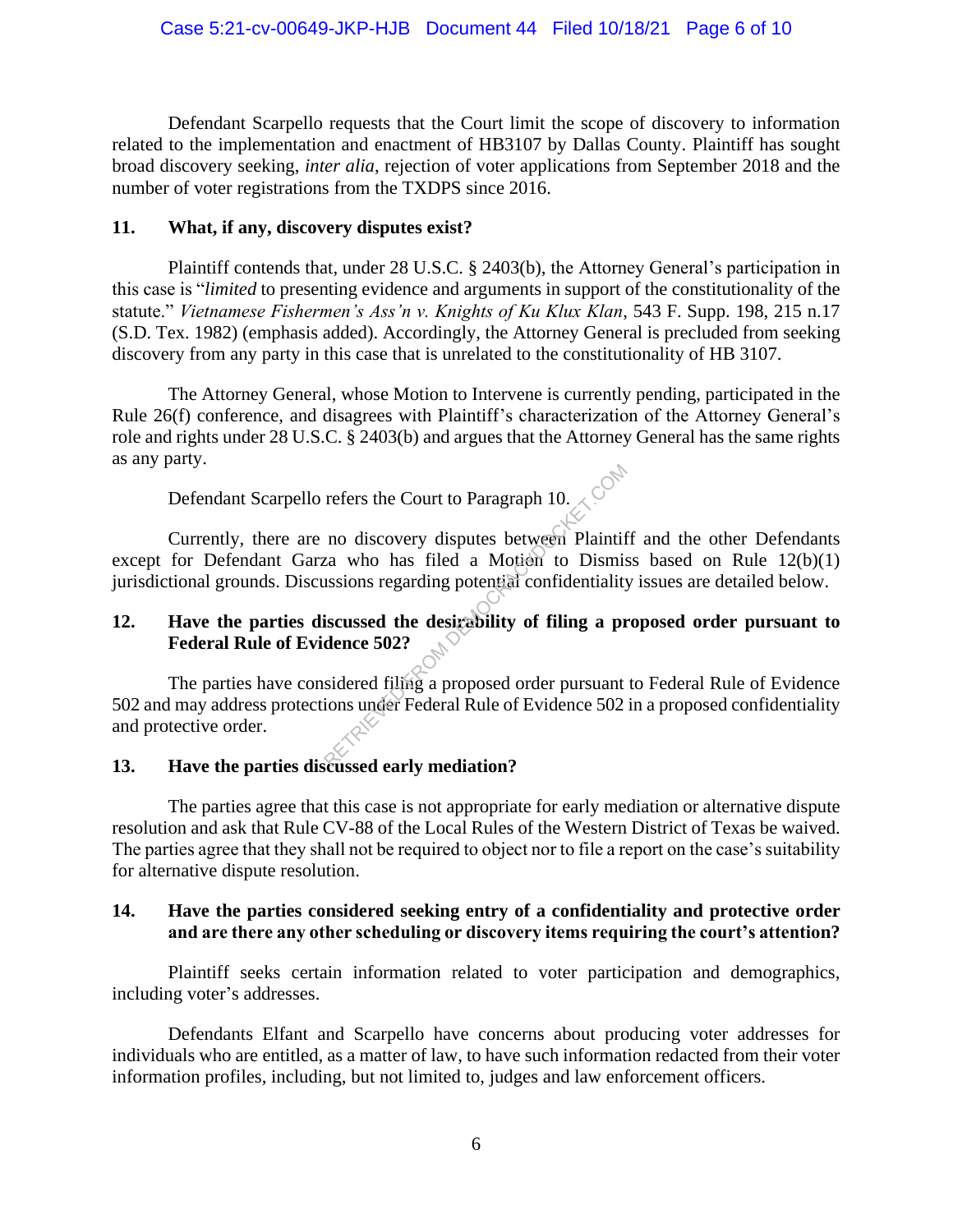Defendant Garza is awaiting a ruling on his Motion to Dismiss. If his motion is denied, Defendant Garza agrees to confer and negotiate in good faith on potential joint protective orders as may be appropriate.

The parties agree to confer and negotiate in good faith to reach agreement on a joint proposed protective order where necessary to protect confidential information.

Dated: October 18, 2021. /s/ *Kathryn E. Yukevich* 

Uzoma N. Nkwonta\* Kathryn E. Yukevich\* Joseph N. Posimato\* Meaghan E. Mixon\* **ELIAS LAW GROUP LLP** 10 G Street NE, Suite 600 Washington, D.C. 20002 Telephone: (202) 968-4490 unkwonta@elias.law kyukevich@elias.law jposimato@elias.law  $mmixon@elias.law$ 

Jonathan P. Hawley\* **ELIAS LAW GROUP LLP** 1700 Seventh Avenue, Suite 2100 Seattle, Washington 98101 Telephone: (206) 656-0179 jhawley@elias.law Examples and the United States and the United States of States and Topology<br>
Sonathan P. Hawley\*<br>
ELIAS LAW GROUP LLE<br>
1700 Seventh Avenue, Suite<br>
Seattle, Washington 98101<br>
Telephone: (206) 656-0179<br>
The United States Bar

John R. Hardin Texas State Bar No. 24012784 **PERKINS COIE LLP** 500 North Akard Street, Suite 3300 Dallas, Texas 75201-3347 Telephone: (214) 965-7700 Facsimile: (214) 965-7799 johnhardin@perkinscoie.com

*Counsel for Plaintiff Vote.org*

\*Admitted *Pro Hac Vice*

DELIA GARZA County Attorney, Travis County P. O. Box 1748 Austin, Texas 78767 Telephone: (512) 854-9513 Facsimile: (512) 854-4808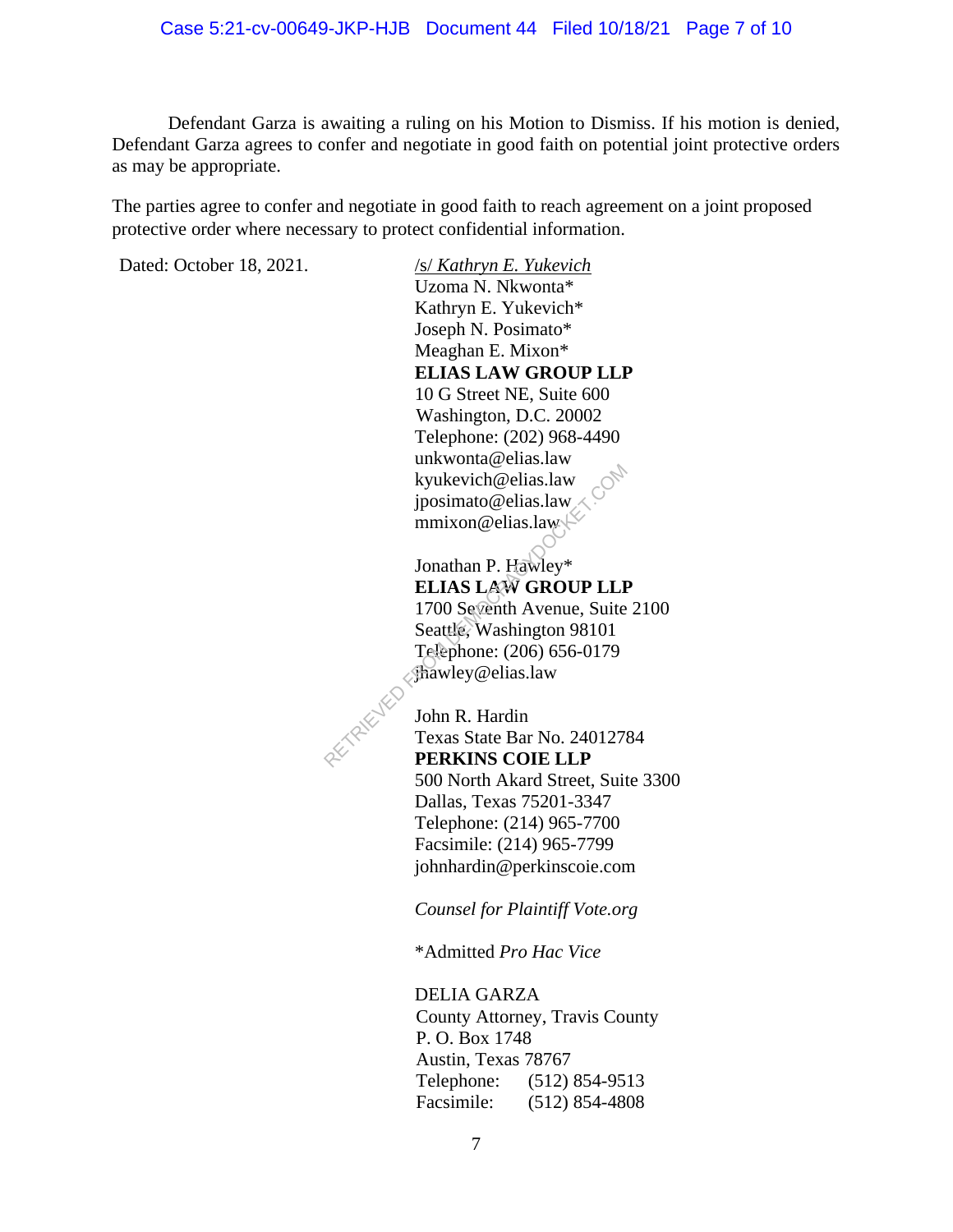By: /s/ *Cynthia W. Veidt* SHERINE E. THOMAS State Bar No. 00794734 sherine.thomas@traviscountytx.gov LESLIE W. DIPPEL State Bar No. 00796472 leslie.dippel@traviscountytx.gov CYNTHIA W. VEIDT State Bar No. 24028092 cynthia.veidt@traviscountytx.gov

ATTORNEYS FOR DEFENDANT, BRUCE ELFANT, IN HIS OFFICIAL CAPACITY AS THE TRAVIS COUNTY TAX ASSESSOR-COLLECTOR

COMMISSIONERS COURT-CIVIL LEGAL DIVISION 1100 East Monroe Street Brownsville, Texas 78520 Telephone: (956) 550-1345 Facsimile: (956) 550-1348 COMMISSIONERS COOR<br>
CIVIL LEGAL DIVISION<br>
1100 East Monroe Street<br>
Brownsville, Texas 78520<br>
Telephone: (956) 550-1345<br>
Facsimile: (956) 550-1348<br>
By: 8 Daniel N. Lopez<br>
Daniel N. Lopez<br>
Associate Counsel<br>
Texas State Bar

By: */s/ Daniel N. Lopez* Daniel N. Lopez Associate Counsel Texas State Bar No. 24086699 Southern District No. 3182267 E-mail: daniel.n.lopez@co.cameron.tx.us

Juan A. Gonzalez Attorney in Charge Texas State Bar No. 08129310 Southern District No. 3472 E-mail: juan.gonzalez@co.cameron.tx.us ATTORNEYS FOR DEFENDANT REMI GARZA

### **JOHN CREUZOT DISTRICT ATTORNEY**

/s/ Barbara S. Nicholas BARBARA S. NICHOLAS ASSISTANT DISTRICT ATTORNEY TEXAS BAR NO. 24032785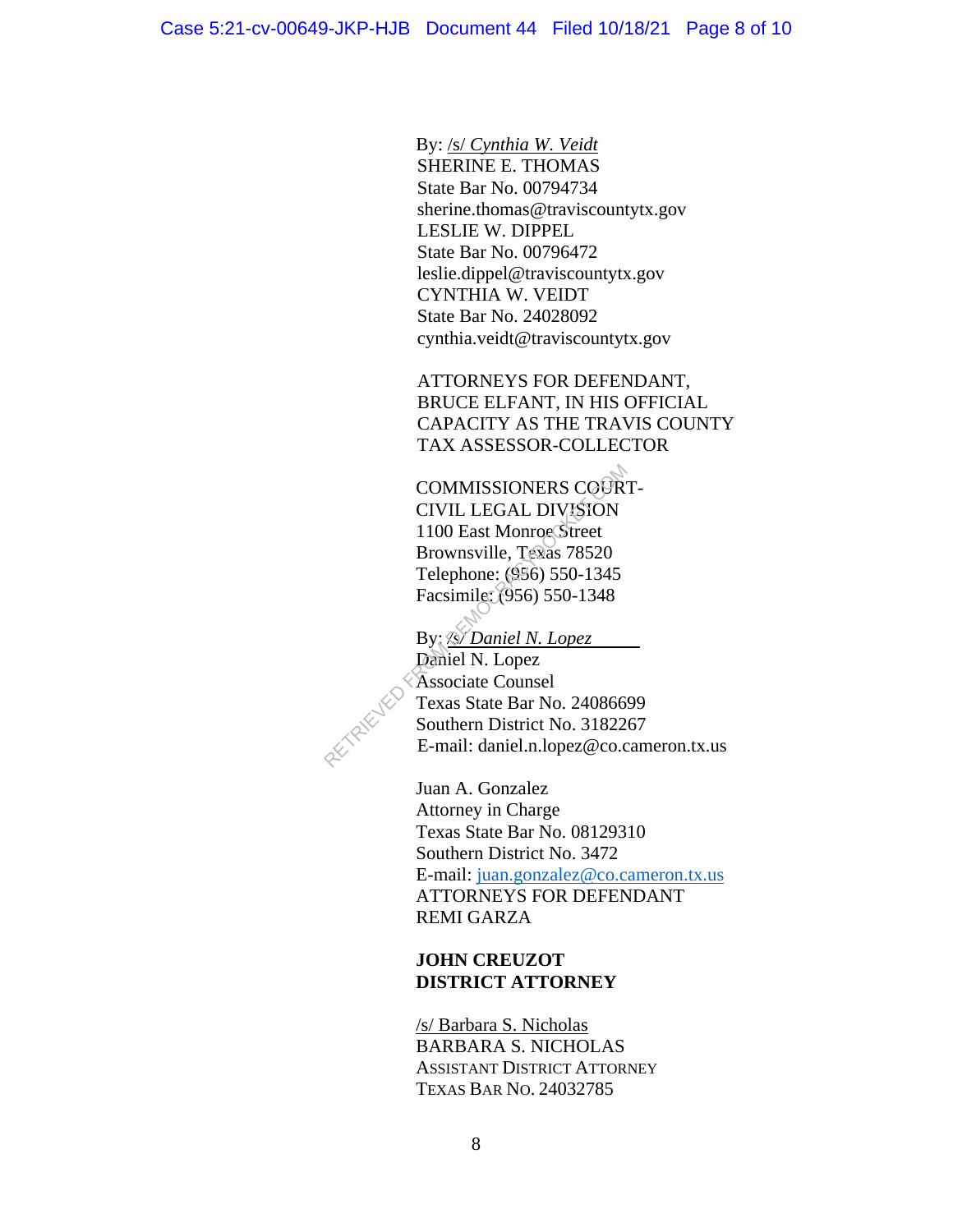Barbara.nicholas@dallascounty.org EARL S. NESBITT ASSISTANT DISTRICT ATTORNEY TEXAS BAR NO. 14916900 earl.nesbitt@dallascounty.org CIVIL DIVISION Dallas County Administration Building 411 Elm Street, 5th Floor

Dallas, TX 75202 (214) 653-7358 (214) 653-6134 (FAX)

# *ATTORNEYS FOR DEFENDANT MICHAEL SCARPELLO IN HIS OFFICIAL CAPACITY AS DALLAS COUNTY ELECTIONS ADMINISTRATOR*

### **JOE D. GONZALES**

Bexar County Criminal District Attorney By: /s/ Robert Green ROBERT GREEN State Bar No. 24087626 Assistant District Attorney – Civil Division 101 W. Nueva San Antonio, Texas 78205 (210) 335-2146 – Telephone  $(210)$  335-2773 – Fax Email: robert.green@bexar.org ATTORNEY FOR DEFENDANT JACQUELYN CALLANEN JOE D. GONZALES<br>
Bexar County Criminal Dist<br>
By: /s/ Robert Green<br>
ROBERT GREEN<br>
State Bar No. 24087626<br>
Assistant District Attorney –<br>
101 W. Nueva<br>
San Antonio, Texas 78205<br>
(210) 335-2146 – Telephone<br>
(210) 335-2773 – F